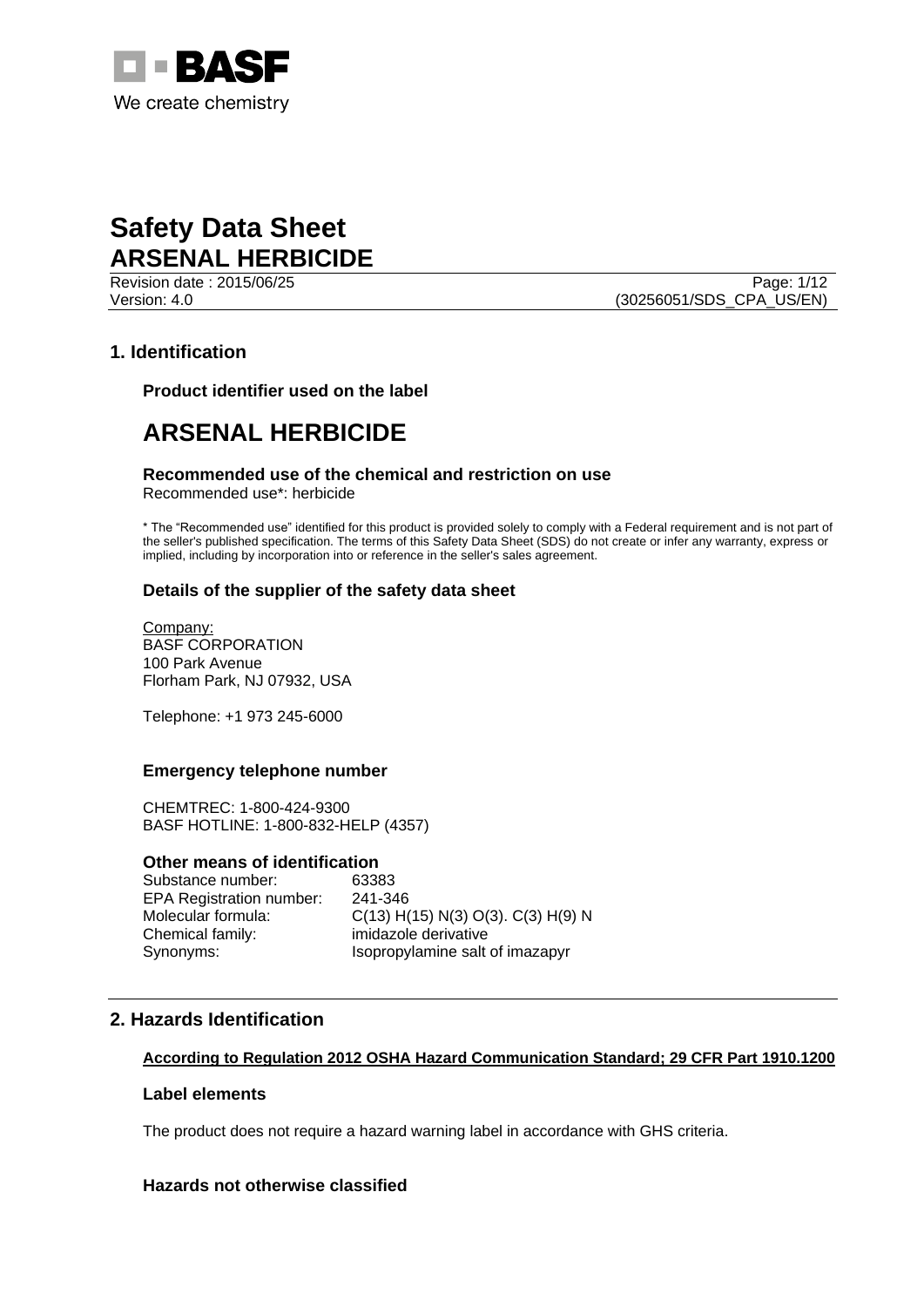Revision date : 2015/06/25 Page: 2/12 Version: 4.0 (30256051/SDS\_CPA\_US/EN)

Labeling of special preparations (GHS):

The following percentage of the mixture consists of components(s) with unknown hazards regarding the acute toxicity: 0 - 1 % dermal

The following percentage of the mixture consists of components(s) with unknown hazards regarding the acute toxicity: 0 - 1 % oral

The following percentage of the mixture consists of components(s) with unknown hazards regarding the acute toxicity: 0 - 1 % Inhalation - vapour

The following percentage of the mixture consists of components(s) with unknown hazards regarding the acute toxicity: 0 - 1 % Inhalation - mist

# **According to Regulation 1994 OSHA Hazard Communication Standard; 29 CFR Part 1910.1200**

## **Emergency overview**

CAUTION: KEEP OUT OF REACH OF CHILDREN. Avoid contact with the skin, eyes and clothing. Avoid inhalation of mists/vapours.

# **3. Composition / Information on Ingredients**

# **According to Regulation 2012 OSHA Hazard Communication Standard; 29 CFR Part 1910.1200**

| <b>CAS Number</b> | Weight % | <b>Chemical name</b>            |
|-------------------|----------|---------------------------------|
| 81510-83-0        | 27.8 %   | Isopropylamine salt of imazapyr |

## **According to Regulation 1994 OSHA Hazard Communication Standard; 29 CFR Part 1910.1200**

| <b>CAS Numbe</b> |
|------------------|
| 81510-83-0       |

**Chemical name Weight % Chemical name**  $\epsilon = 27.77 - \epsilon = 27.8\%$  Isopropylamine salt of imazapyr 72.2 % Proprietary ingredients

# **4. First-Aid Measures**

## **Description of first aid measures**

## **General advice:**

First aid personnel should pay attention to their own safety. If the patient is likely to become unconscious, place and transport in stable sideways position (recovery position). Immediately remove contaminated clothing.

## **If inhaled:**

Keep patient calm, remove to fresh air, seek medical attention. Immediately administer a corticosteroid from a controlled/metered dose inhaler.

## **If on skin:**

Immediately wash thoroughly with plenty of water, apply sterile dressings, consult a skin specialist.

#### **If in eyes:**

Immediately wash affected eyes for at least 15 minutes under running water with eyelids held open, consult an eye specialist.

## **If swallowed:**

Do not induce vomiting. Immediately rinse mouth and then drink 200-300 ml of water, seek medical attention.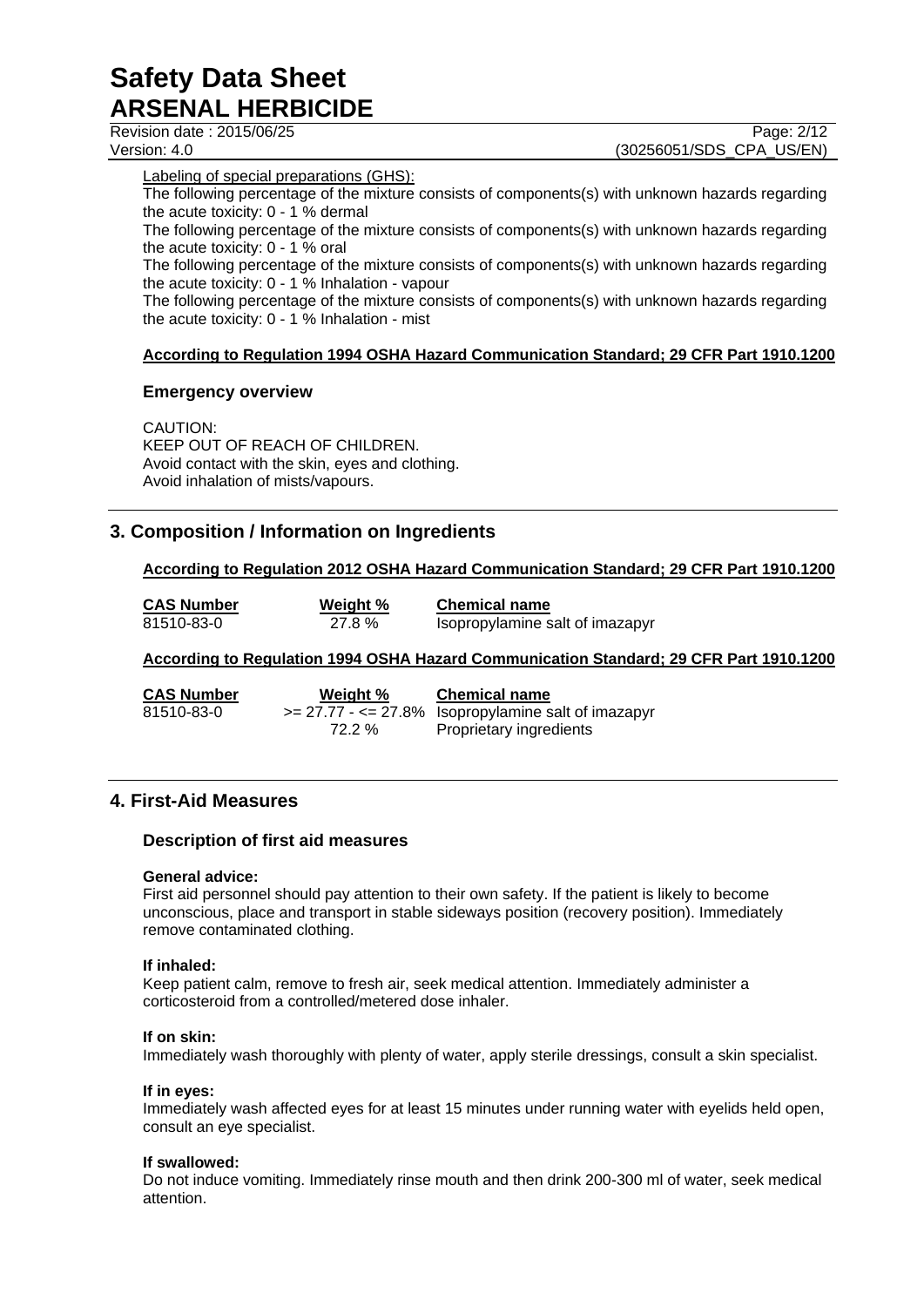Revision date : 2015/06/25 Page: 3/12

## **Most important symptoms and effects, both acute and delayed**

Symptoms: No significant reaction of the human body to the product known.

## **Indication of any immediate medical attention and special treatment needed**

Note to physician

Treatment: Treat according to symptoms (decontamination, vital functions), no known specific antidote.

## **5. Fire-Fighting Measures**

## **Extinguishing media**

Suitable extinguishing media: foam, dry powder, carbon dioxide, water spray

## **Special hazards arising from the substance or mixture**

Hazards during fire-fighting: carbon monoxide, carbon dioxide, nitrogen oxide, nitrogen dioxide, Hydrocarbons, If product is heated above decomposition temperature, toxic vapours will be released. The substances/groups of substances mentioned can be released if the product is involved in a fire.

## **Advice for fire-fighters**

Protective equipment for fire-fighting: Firefighters should be equipped with self-contained breathing apparatus and turn-out gear.

#### **Further information:**

Evacuate area of all unnecessary personnel. Contain contaminated water/firefighting water. Do not allow to enter drains or waterways.

# **6. Accidental release measures**

# **Personal precautions, protective equipment and emergency procedures**

Take appropriate protective measures. Clear area. Shut off source of leak only under safe conditions. Extinguish sources of ignition nearby and downwind. Ensure adequate ventilation. Wear suitable personal protective clothing and equipment.

#### **Environmental precautions**

Do not discharge into the subsoil/soil. Do not discharge into drains/surface waters/groundwater. Contain contaminated water/firefighting water.

## **Methods and material for containment and cleaning up**

Dike spillage. Pick up with suitable absorbent material. Place into suitable containers for reuse or disposal in a licensed facility. Spilled substance/product should be recovered and applied according to label rates whenever possible. If application of spilled substance/product is not possible, then spills should be contained, solidified, and placed in suitable containers for disposal. After decontamination, spill area can be washed with water. Collect wash water for approved disposal.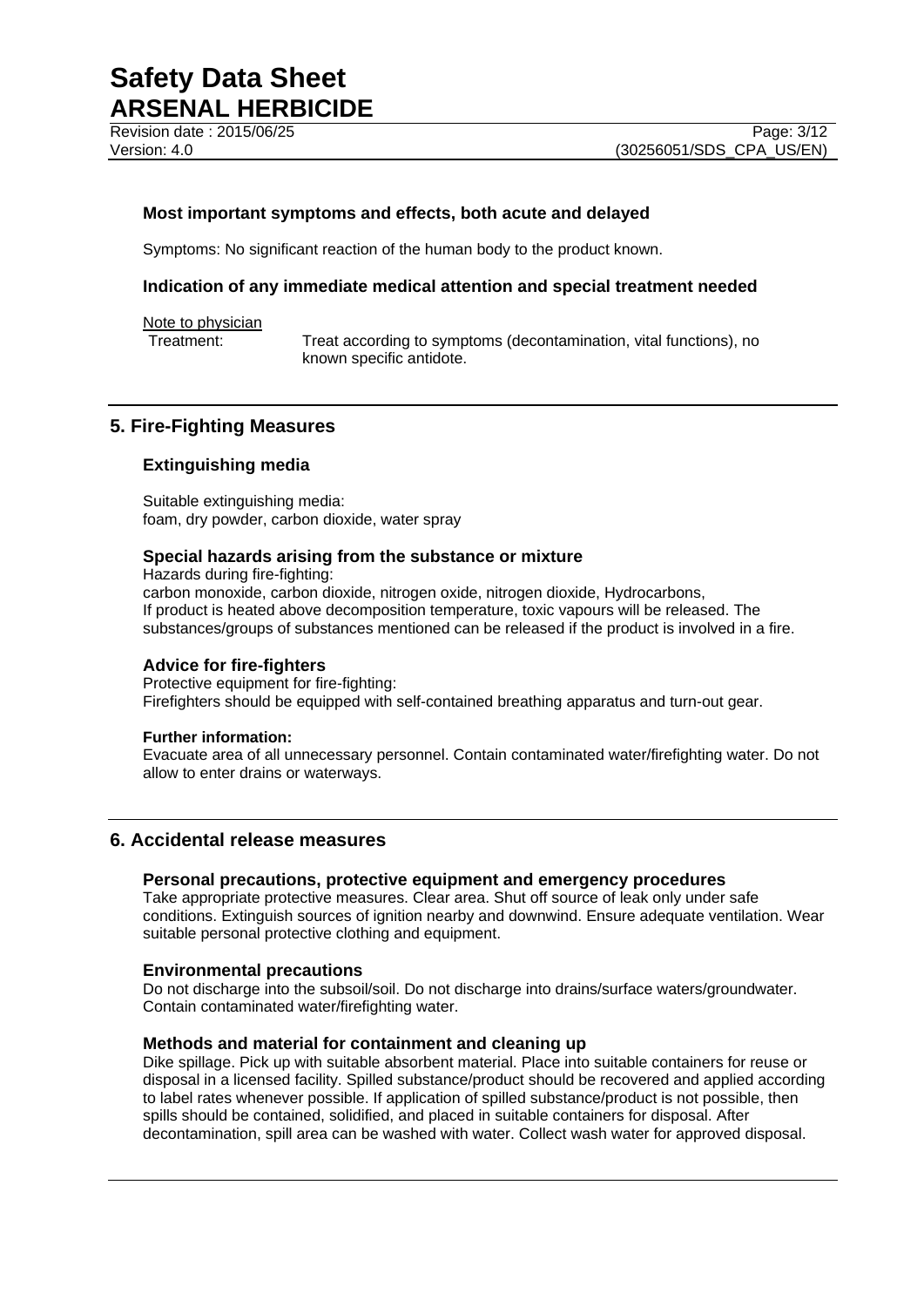# **7. Handling and Storage**

## **Precautions for safe handling**

RECOMMENDATIONS ARE FOR MANUFACTURING, COMMERCIAL BLENDING, AND PACKAGING WORKERS. PESTICIDE APPLICATORS & WORKERS must refer to the Product Label and Directions for Use attached to the product for Agricultural Use Requirements in accordance with the EPA Worker Protection Standard 40 CFR part 170. Ensure adequate ventilation. Provide good ventilation of working area (local exhaust ventilation if necessary). Keep away from sources of ignition - No smoking. Keep container tightly sealed. Protect contents from the effects of light. Protect against heat. Protect from air. Handle and open container with care. Do not open until ready to use. Once container is opened, content should be used as soon as possible. Avoid aerosol formation. Avoid dust formation. Provide means for controlling leaks and spills. Do not return residues to the storage containers. Follow label warnings even after container is emptied. The substance/ product may be handled only by appropriately trained personnel. Avoid all direct contact with the substance/product. Avoid contact with the skin, eyes and clothing. Avoid inhalation of dusts/mists/vapours. Wear suitable personal protective clothing and equipment.

## Protection against fire and explosion:

The relevant fire protection measures should be noted. Fire extinguishers should be kept handy. Avoid all sources of ignition: heat, sparks, open flame. Sources of ignition should be kept well clear. Avoid extreme heat. Keep away from oxidizable substances. Electrical equipment should conform to national electric code. Ground all transfer equipment properly to prevent electrostatic discharge. Electrostatic discharge may cause ignition.

## **Conditions for safe storage, including any incompatibilities**

Segregate from incompatible substances. Segregate from foods and animal feeds. Segregate from textiles and similar materials.

Further information on storage conditions: Keep only in the original container in a cool, dry, wellventilated place away from ignition sources, heat or flame. Protect containers from physical damage. Protect against contamination. The authority permits and storage regulations must be observed. Protect from temperatures below: 0 °C

Changes in the properties of the product may occur if substance/product is stored below indicated temperature for extended periods of time.

Protect from temperatures above: 40 °C

Changes in the properties of the product may occur if substance/product is stored above indicated temperature for extended periods of time.

# **8. Exposure Controls/Personal Protection**

**Users of a pesticidal product should refer to the product label for personal protective equipment requirements.**

## **Advice on system design:**

Whenever possible, engineering controls should be used to minimize the need for personal protective equipment.

## **Personal protective equipment**

## **RECOMMENDATIONS FOR MANUFACTURING, COMMERCIAL BLENDING, AND PACKAGING WORKERS:**

## **Respiratory protection:**

Wear respiratory protection if ventilation is inadequate. Wear a NIOSH-certified (or equivalent) TC23C Chemical/Mechanical type filter system to remove a combination of particles, gas and vapours. For situations where the airborne concentrations may exceed the level for which an air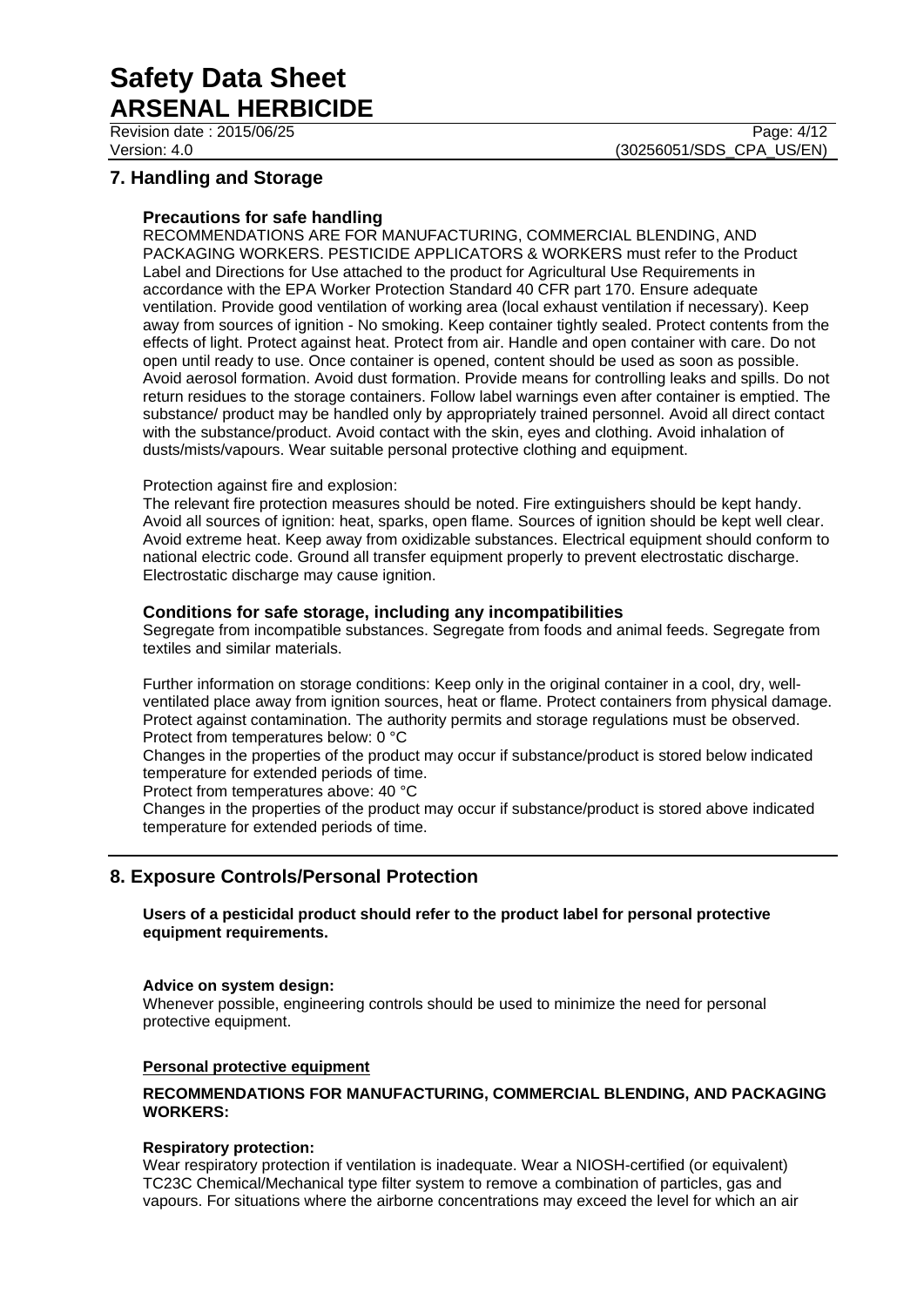Revision date : 2015/06/25 Page: 5/12

Version: 4.0 (30256051/SDS\_CPA\_US/EN)

purifying respirator is effective, or where the levels are unknown or Immediately Dangerous to Life or Health (IDLH), use NIOSH-certified full facepiece pressure demand self-contained breathing apparatus (SCBA) or a full facepiece pressure demand supplied-air respirator (SAR) with escape provisions.

## **Hand protection:**

Chemical resistant protective gloves, Protective glove selection must be based on the user's assessment of the workplace hazards.

## **Eye protection:**

Safety glasses with side-shields. Tightly fitting safety goggles (chemical goggles). Wear face shield if splashing hazard exists.

## **Body protection:**

Body protection must be chosen depending on activity and possible exposure, e.g. head protection, apron, protective boots, chemical-protection suit.

## **General safety and hygiene measures:**

Wear long sleeved work shirt and long work pants in addition to other stated personal protective equipment. Work place should be equipped with a shower and an eye wash. Handle in accordance with good industrial hygiene and safety practice. Personal protective equipment should be decontaminated prior to reuse. Gloves must be inspected regularly and prior to each use. Replace if necessary (e.g. pinhole leaks). Take off immediately all contaminated clothing. Store work clothing separately. Hands and/or face should be washed before breaks and at the end of the shift. No eating, drinking, smoking or tobacco use at the place of work. Keep away from food, drink and animal feeding stuffs.

## Form: liquid Odour: ammonia-like, faint odour Odour threshold: not applicable, odour not perceivable Colour: blue, clear pH value: 6.6 - 7.2 Freezing point: approx. 0 °C ( 1,013.3 hPa) Information applies to the solvent. Boiling point: approx. 100 °C ( 1,013.3 hPa) Information applies to the solvent. Flash point: A flash point determination is unnecessary due to the high water content. Flammability: not applicable Lower explosion limit: As a result of our experience with this product and our knowledge of its composition we do not expect any hazard as long as the product is used appropriately and in accordance with the intended use. Upper explosion limit: As a result of our experience with this product and our knowledge of its composition we do not expect any hazard as long as the product is used appropriately and in accordance with the intended use. Autoignition: Based on the water content the product does not ignite.

# **9. Physical and Chemical Properties**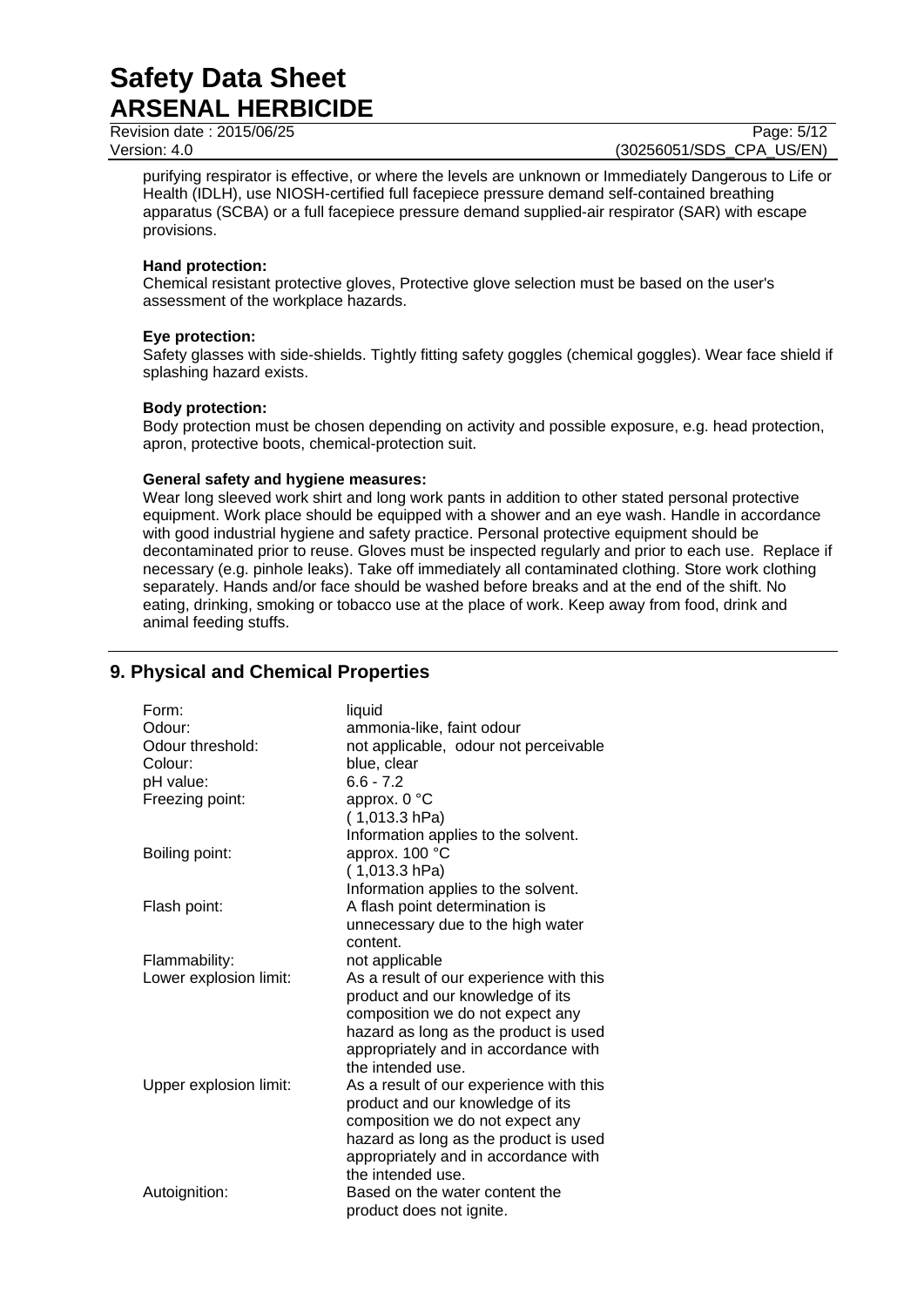Revision date : 2015/06/25 Page: 6/12

Version: 4.0 (30256051/SDS\_CPA\_US/EN)

| Vapour pressure:     |                                                         | approx. 23.3 hPa<br>(20 °C)                                                                                                                                                                                       |
|----------------------|---------------------------------------------------------|-------------------------------------------------------------------------------------------------------------------------------------------------------------------------------------------------------------------|
|                      |                                                         | Information applies to the solvent.<br>$<$ 100 hPa                                                                                                                                                                |
|                      |                                                         | (50 °C)                                                                                                                                                                                                           |
|                      |                                                         | Information applies to the solvent.                                                                                                                                                                               |
| Density:             |                                                         | $1.04 - 1.09$ g/ml                                                                                                                                                                                                |
| Vapour density:      |                                                         | not applicable                                                                                                                                                                                                    |
|                      | Partitioning coefficient n-<br>octanol/water (log Pow): | not applicable                                                                                                                                                                                                    |
|                      | Thermal decomposition:                                  | carbon monoxide, carbon dioxide, nitrogen oxide                                                                                                                                                                   |
|                      |                                                         | Stable at ambient temperature. If product is heated above<br>decomposition temperature toxic vapours may be released. If<br>product is heated above decomposition temperature hazardous<br>fumes may be released. |
| Viscosity, dynamic:  |                                                         | approx. 26.3 mPa.s<br>(20 °C)                                                                                                                                                                                     |
| Solubility in water: |                                                         | miscible                                                                                                                                                                                                          |
| Molar mass:          |                                                         | 320.4 g/mol                                                                                                                                                                                                       |
| Evaporation rate:    |                                                         | not applicable                                                                                                                                                                                                    |
| Other Information:   |                                                         | If necessary, information on other physical and chemical<br>parameters is indicated in this section.                                                                                                              |

# **10. Stability and Reactivity**

## **Reactivity**

No hazardous reactions if stored and handled as prescribed/indicated.

Corrosion to metals: Corrosive effect on: mild steel brass

Oxidizing properties: Not an oxidizer.

# **Chemical stability**

The product is stable if stored and handled as prescribed/indicated.

## **Possibility of hazardous reactions**

The product is chemically stable.

## **Conditions to avoid**

Avoid all sources of ignition: heat, sparks, open flame. Avoid prolonged storage. Avoid electro-static discharge. Avoid contamination. Avoid prolonged exposure to extreme heat. Avoid extreme temperatures.

## **Incompatible materials**

oxidizing agents, reducing agents

## **Hazardous decomposition products**

Decomposition products:

Hazardous decomposition products: No hazardous decomposition products if stored and handled as prescribed/indicated., Prolonged thermal loading can result in products of degradation being given off.

Thermal decomposition: Possible thermal decomposition products: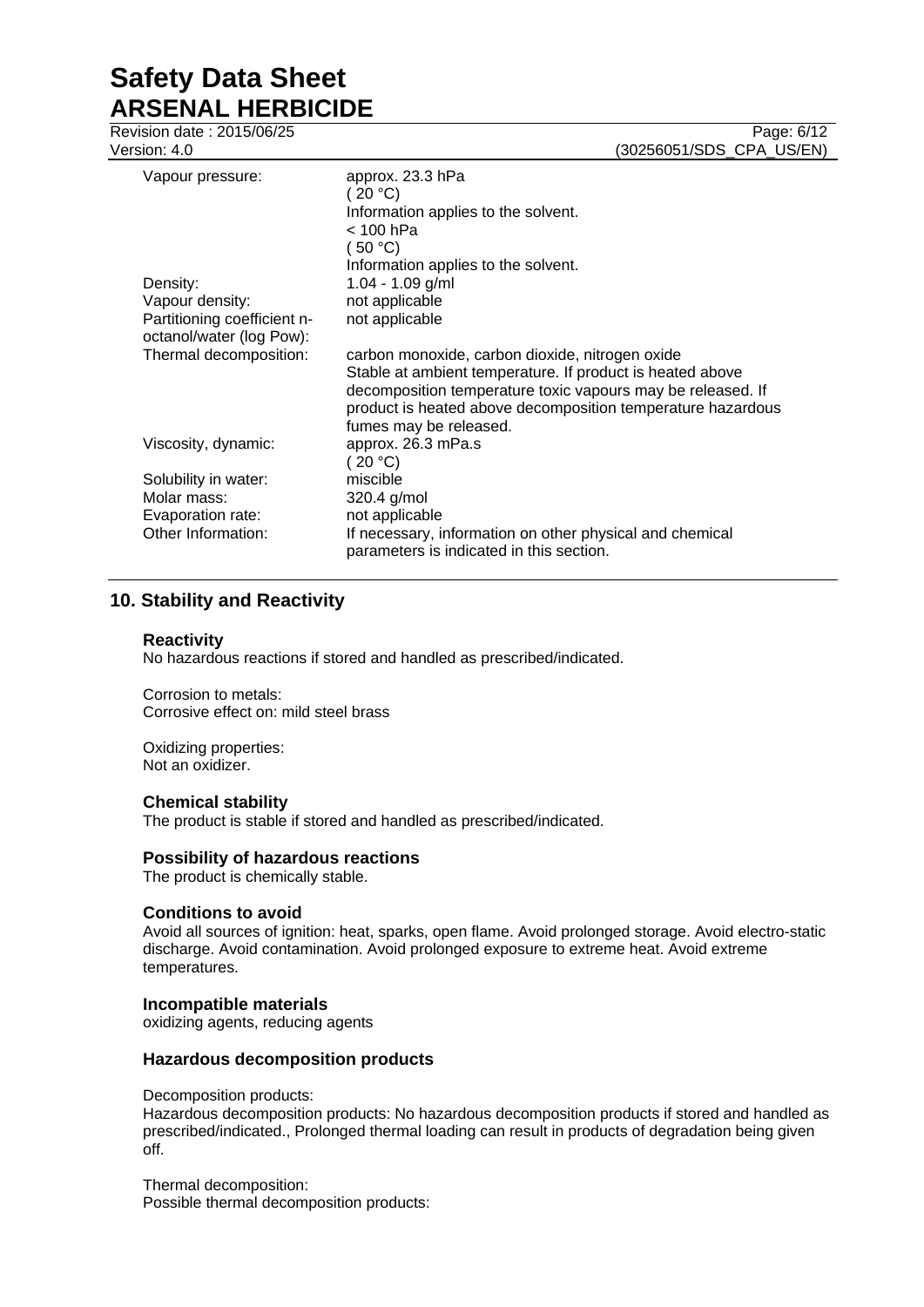Revision date : 2015/06/25

Version: 4.0 (30256051/SDS\_CPA\_US/EN)

carbon monoxide, carbon dioxide, nitrogen oxide

Stable at ambient temperature. If product is heated above decomposition temperature toxic vapours may be released. If product is heated above decomposition temperature hazardous fumes may be released.

# **11. Toxicological information**

# **Primary routes of exposure**

Routes of entry for solids and liquids are ingestion and inhalation, but may include eye or skin contact. Routes of entry for gases include inhalation and eye contact. Skin contact may be a route of entry for liquefied gases.

# **Acute Toxicity/Effects**

Acute toxicity

Assessment of acute toxicity: Relatively nontoxic after single ingestion. Slightly toxic after short-term skin contact. Relatively nontoxic after short-term inhalation.

Oral Type of value: LD50 Species: rat (male/female) Value: > 5,000 mg/kg

Inhalation Type of value: LC50 Species: rat (male/female) Value: > 5.3 mg/l (OECD Guideline 403) Exposure time: 4 h An aerosol was tested.

Dermal Type of value: LD50 Species: rabbit (male/female) Value: > 2,000 mg/kg

Irritation / corrosion

Assessment of irritating effects: May cause slight but temporary irritation to the eyes. May cause slight irritation to the skin.

**Skin** Species: rabbit Result: Slightly irritating. Method: Primary skin irritation test

Eye Species: rabbit Result: non-irritant

**Sensitization** Assessment of sensitization: Skin sensitizing effects were not observed in animal studies.

Skin sensitization test Species: guinea pig Result: Skin sensitizing effects were not observed in animal studies.

# **Chronic Toxicity/Effects**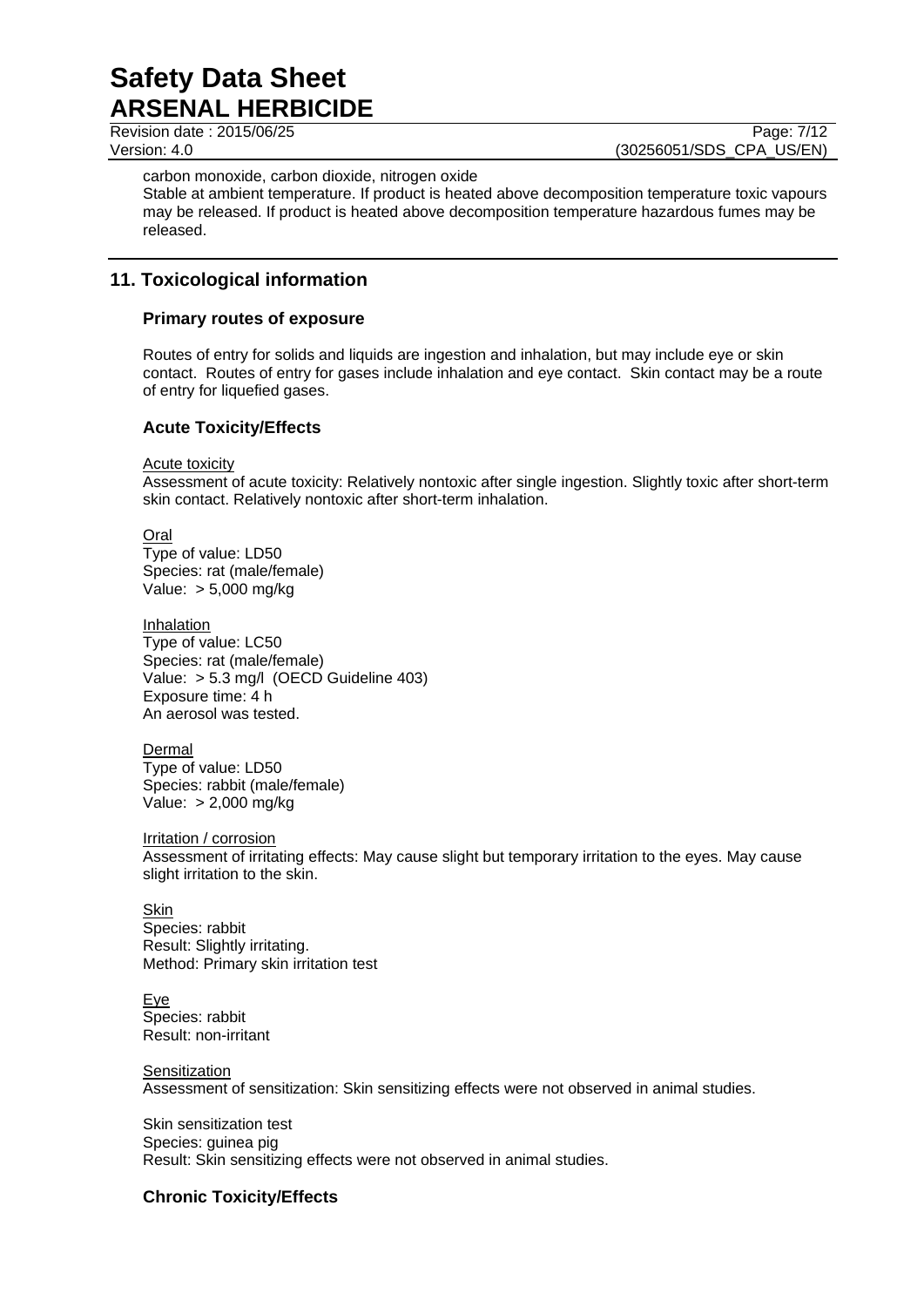Revision date : 2015/06/25 Page: 8/12

#### Repeated dose toxicity

Assessment of repeated dose toxicity: The product has not been tested. The statement has been derived from the properties of the individual components. No substance-specific organtoxicity was observed after repeated administration to animals.

#### Genetic toxicity

Assessment of mutagenicity: The product has not been tested. The statement has been derived from the properties of the individual components. Mutagenicity tests revealed no genotoxic potential.

#### **Carcinogenicity**

Assessment of carcinogenicity: The product has not been tested. The statement has been derived from the properties of the individual components. The results of various animal studies gave no indication of a carcinogenic effect.

#### Reproductive toxicity

Assessment of reproduction toxicity: The product has not been tested. The statement has been derived from the properties of the individual components. The results of animal studies gave no indication of a fertility impairing effect.

#### **Teratogenicity**

Assessment of teratogenicity: The product has not been tested. The statement has been derived from the properties of the individual components. Animal studies gave no indication of a developmental toxic effect at doses that were not toxic to the parental animals.

Other Information Misuse can be harmful to health.

# **Symptoms of Exposure**

No significant reaction of the human body to the product known.

Medical conditions aggravated by overexposure

Data available do not indicate that there are medical conditions that are generally recognized as being aggravated by exposure to this substance/product. See MSDS section 11 - Toxicological information.

# **12. Ecological Information**

## **Toxicity**

Aquatic toxicity Assessment of aquatic toxicity: There is a high probability that the product is not acutely harmful to fish. There is a high probability that the product is not acutely harmful to aquatic invertebrates. Acutely harmful for aquatic plants.

Toxicity to fish

*Information on: Imazapyr LC50 (96 h) >100PPM, Oncorhynchus mykiss (static) LC50 (96 h) >100 ppm, Lepomis macrochirus (static)* ----------------------------------

Aquatic invertebrates

*Information on: Imazapyr*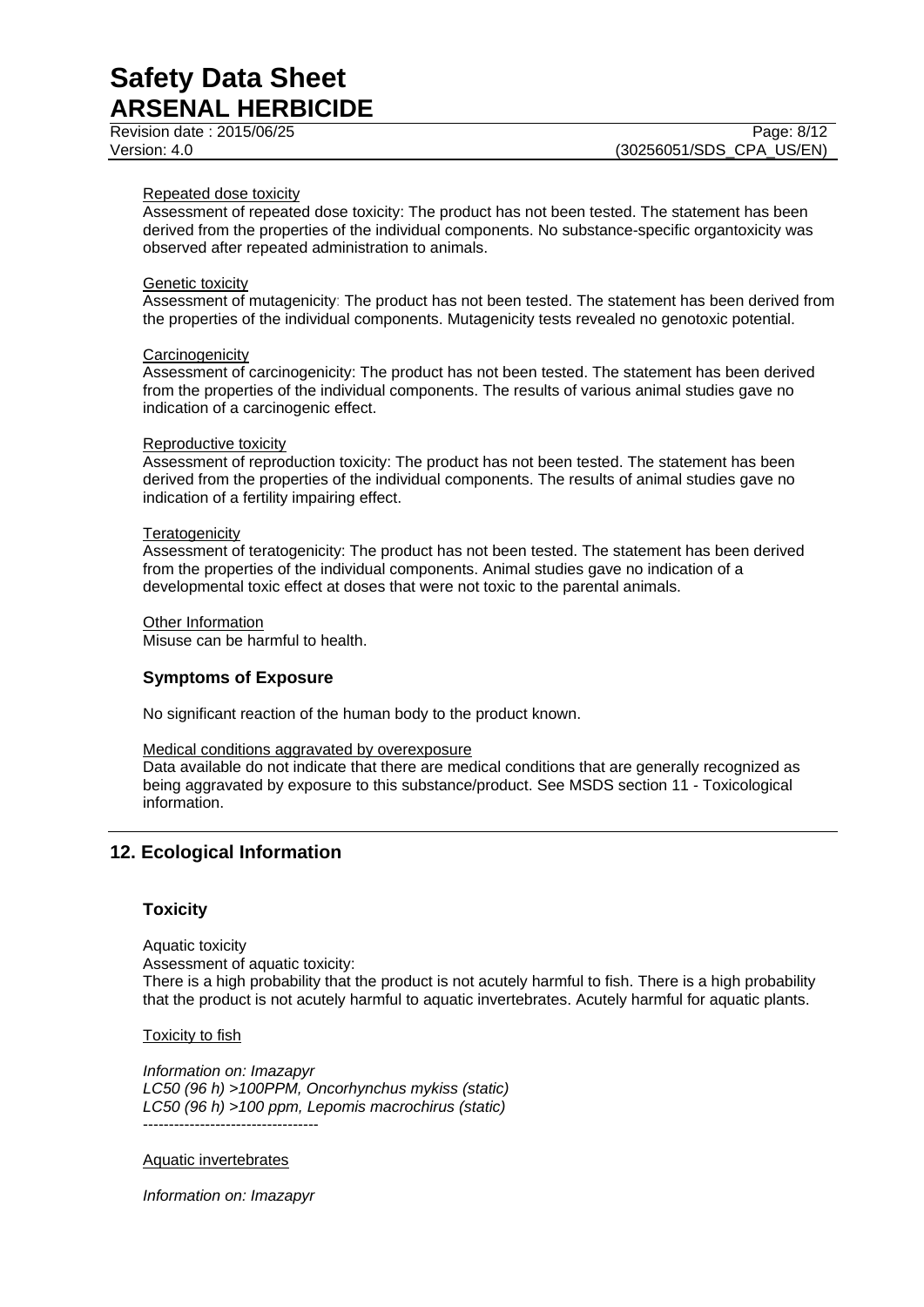Revision date : 2015/06/25 Page: 9/12

Version: 4.0 (30256051/SDS\_CPA\_US/EN)

*EC50 (24 h) > 100 ppm, Daphnia magna* ----------------------------------

## Aquatic plants

*Information on: Imazapyr EC50 (96 h) >1 ppm, Selenastrum capricornutum (static) EC50 (14 d) 24, Lemna gibba* ----------------------------------

## Chronic toxicity to fish

*Information on: Imazapyr No observed effect concentration (62 d) > 92.4 mg/l, Oncorhynchus mykiss* ----------------------------------

## Chronic toxicity to aquatic invertebrates

*Information on: Imazapyr No observed effect concentration (21 d) > 97.1 mg/l, Daphnia magna* ----------------------------------

Assessment of terrestrial toxicity With high probability not acutely harmful to terrestrial organisms.

## Other terrestrial non-mammals

*Information on: imazapyr LC50, Anas platyrhynchos With high probability not acutely harmful to terrestrial organisms. LD50 > 100 ug/bee, Apis mellifera With high probability not acutely harmful to terrestrial organisms.* ----------------------------------

# **Persistence and degradability**

Assessment biodegradation and elimination (H2O) The product has not been tested. The statement has been derived from the properties of the individual components.

Elimination information

Not readily biodegradable (by OECD criteria).

# **Bioaccumulative potential**

Assessment bioaccumulation potential The product has not been tested. The statement has been derived from the properties of the individual components.

Assessment bioaccumulation potential

*Information on: Imazapyr*

*Does not accumulate in organisms.* ----------------------------------

**Mobility in soil**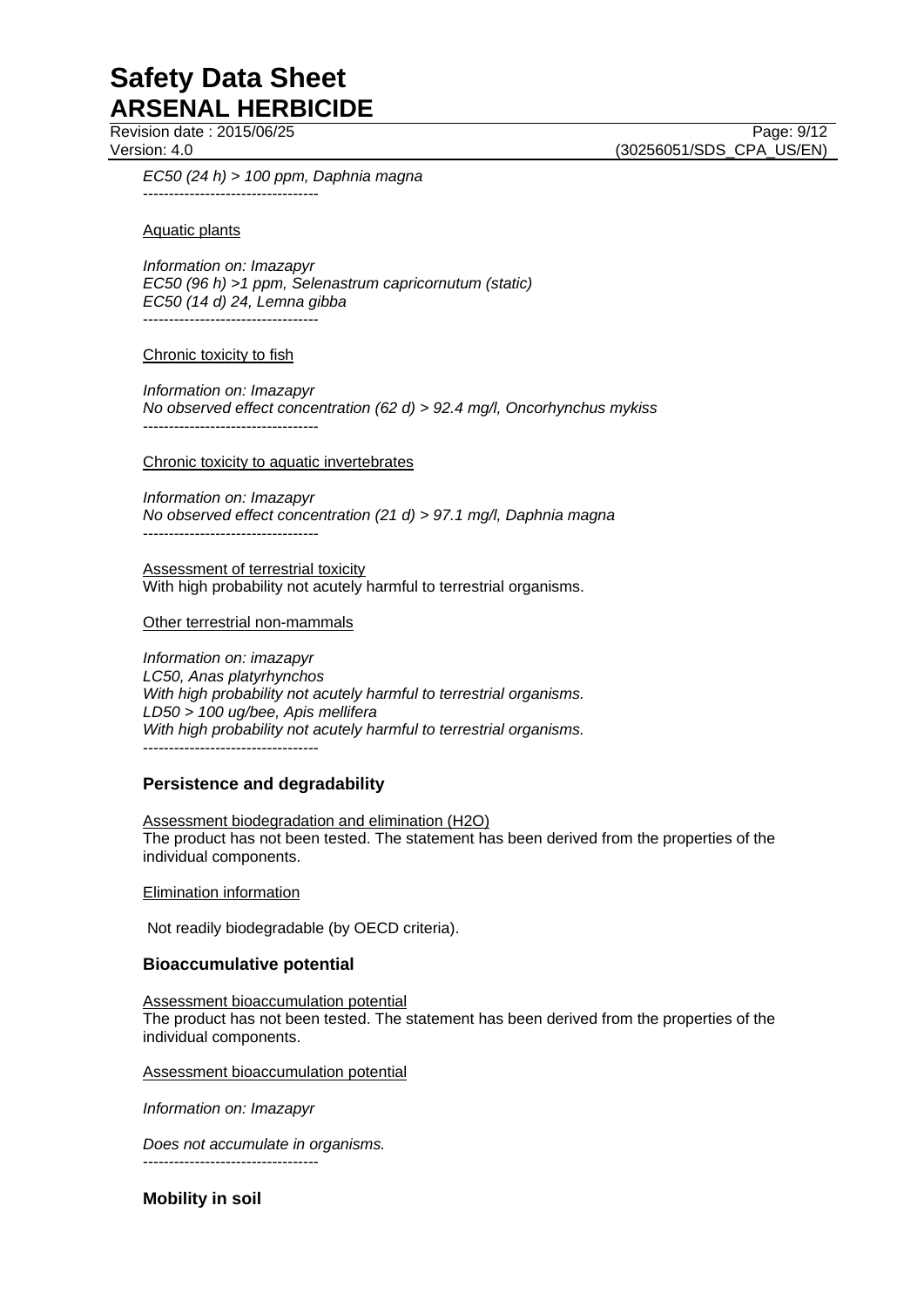Revision date : 2015/06/25 Page: 10/12

Version: 4.0 (30256051/SDS\_CPA\_US/EN)

Assessment transport between environmental compartments The product has not been tested. The statement has been derived from the properties of the individual components.

*Information on: Imazapyr*

*The substance will not evaporate into the atmosphere from the water surface. Following exposure to soil, the product trickles away and can - dependant on degradation - be transported to deeper soil areas with larger water loads.* ----------------------------------

## **Additional information**

Other ecotoxicological advice:

The ecological data given are those of the active ingredient. Do not release untreated into natural waters.

# **13. Disposal considerations**

#### **Waste disposal of substance:**

Pesticide wastes are regulated. Improper disposal of excess pesticide, spray mix or rinsate is a violation of federal law. If pesticide wastes cannot be disposed of according to label instructions, contact the State Pesticide or Environmental Control Agency or the Hazardous Waste representative at the nearest EPA Regional Office for guidance.

#### **Container disposal:**

Rinse thoroughly at least three times (triple rinse) in accordance with EPA recommendations. Consult state or local disposal authorities for approved alternative procedures such as container recycling. Recommend crushing, puncturing or other means to prevent unauthorized use of used containers.

## **RCRA:**

This product is not regulated by RCRA.

# **14. Transport Information**

|              | <b>Land transport</b> |
|--------------|-----------------------|
| <b>USDOT</b> |                       |

Not classified as a dangerous good under transport regulations

| Sea transport<br><b>IMDG</b>                                                                                 |                                                                                                                          |
|--------------------------------------------------------------------------------------------------------------|--------------------------------------------------------------------------------------------------------------------------|
| Hazard class:<br>Packing group:<br>ID number:<br>Hazard label:<br>Marine pollutant:<br>Proper shipping name: | 9<br>Ш<br><b>UN 3082</b><br>9, EHSM<br>YES<br>ENVIRONMENTALLY HAZARDOUS SUBSTANCE, LIQUID,<br>N.O.S. (contains IMAZAPYR) |

#### **Air transport** IATA/ICAO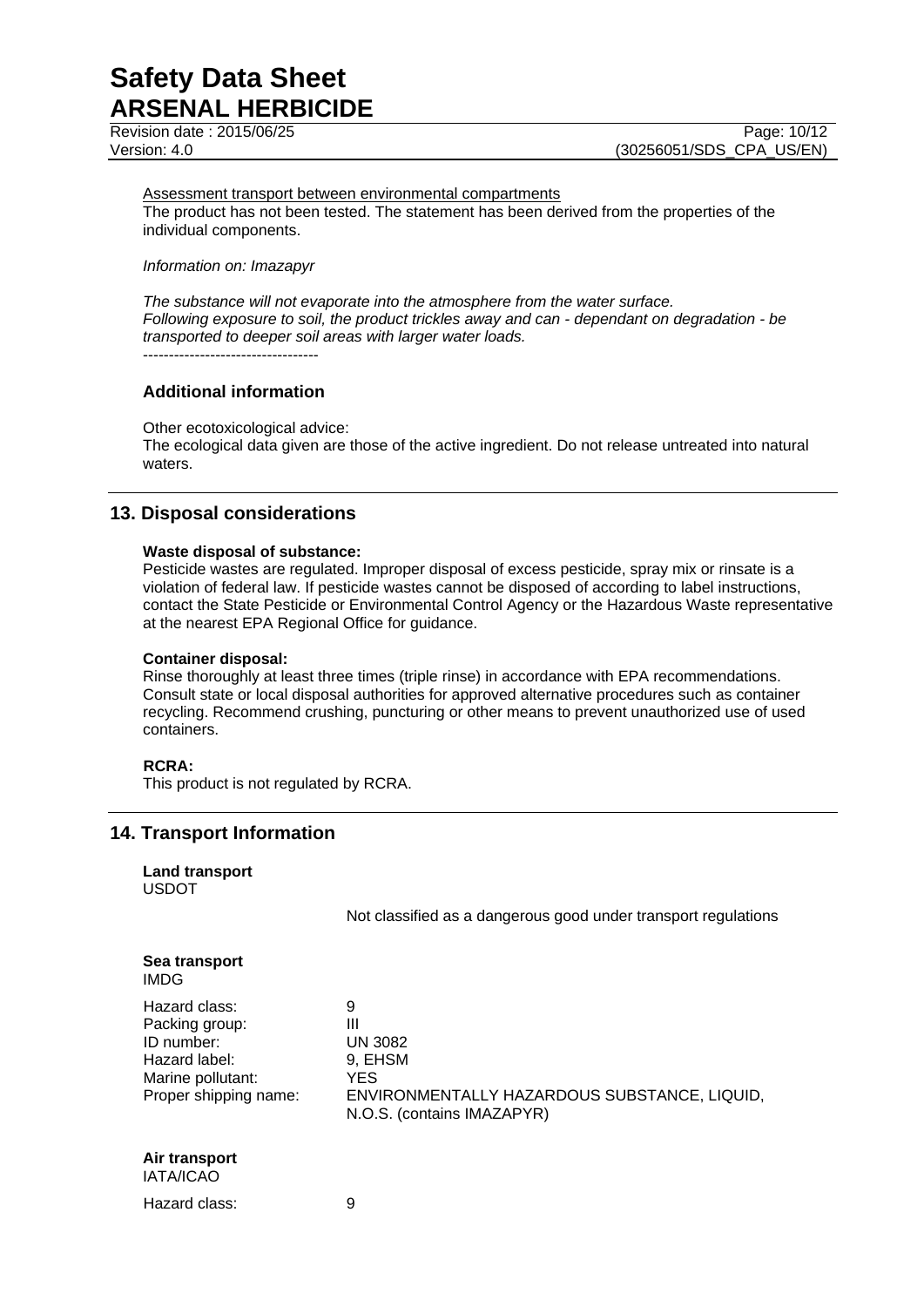Revision date : 2015/06/25 Page: 11/12 Version: 4.0 (30256051/SDS\_CPA\_US/EN) Packing group: III ID number: UN 3082 Hazard label: 9, EHSM

Proper shipping name: ENVIRONMENTALLY HAZARDOUS SUBSTANCE, LIQUID, N.O.S. (contains IMAZAPYR)

# **15. Regulatory Information**

# **Federal Regulations**

## **Registration status:**

Crop Protection TSCA, US released / exempt

Chemical TSCA, US blocked / not listed

**EPCRA 311/312 (Hazard categories):** Acute: Chronic

**CA Prop. 65:**

There are no listed chemicals in this product.

# **NFPA Hazard codes:**

Health : 1 Fire: 1 Reactivity: 1 Special:

# **Labeling requirements under FIFRA**

This chemical is a pesticide product registered by the Environmental Protection Agency and is subject to certain labeling requirements under federal pesticide law. These requirements differ from the classification criteria and hazard information required for safety data sheets, and workplace labels of non-pesticide chemicals. Following is the hazard information as required on the pesticide label.

CAUTION: KEEP OUT OF REACH OF CHILDREN. Avoid contact with the skin, eyes and clothing. Avoid inhalation of mists/vapours.

# **16. Other Information**

**SDS Prepared by:**  BASF NA Product Regulations SDS Prepared on: 2015/06/25

We support worldwide Responsible Care® initiatives. We value the health and safety of our employees, customers, suppliers and neighbors, and the protection of the environment. Our commitment to Responsible Care is integral to conducting our business and operating our facilities in a safe and environmentally responsible fashion, supporting our customers and suppliers in ensuring the safe and environmentally sound handling of our products, and minimizing the impact of our operations on society and the environment during production, storage, transport, use and disposal of our products.